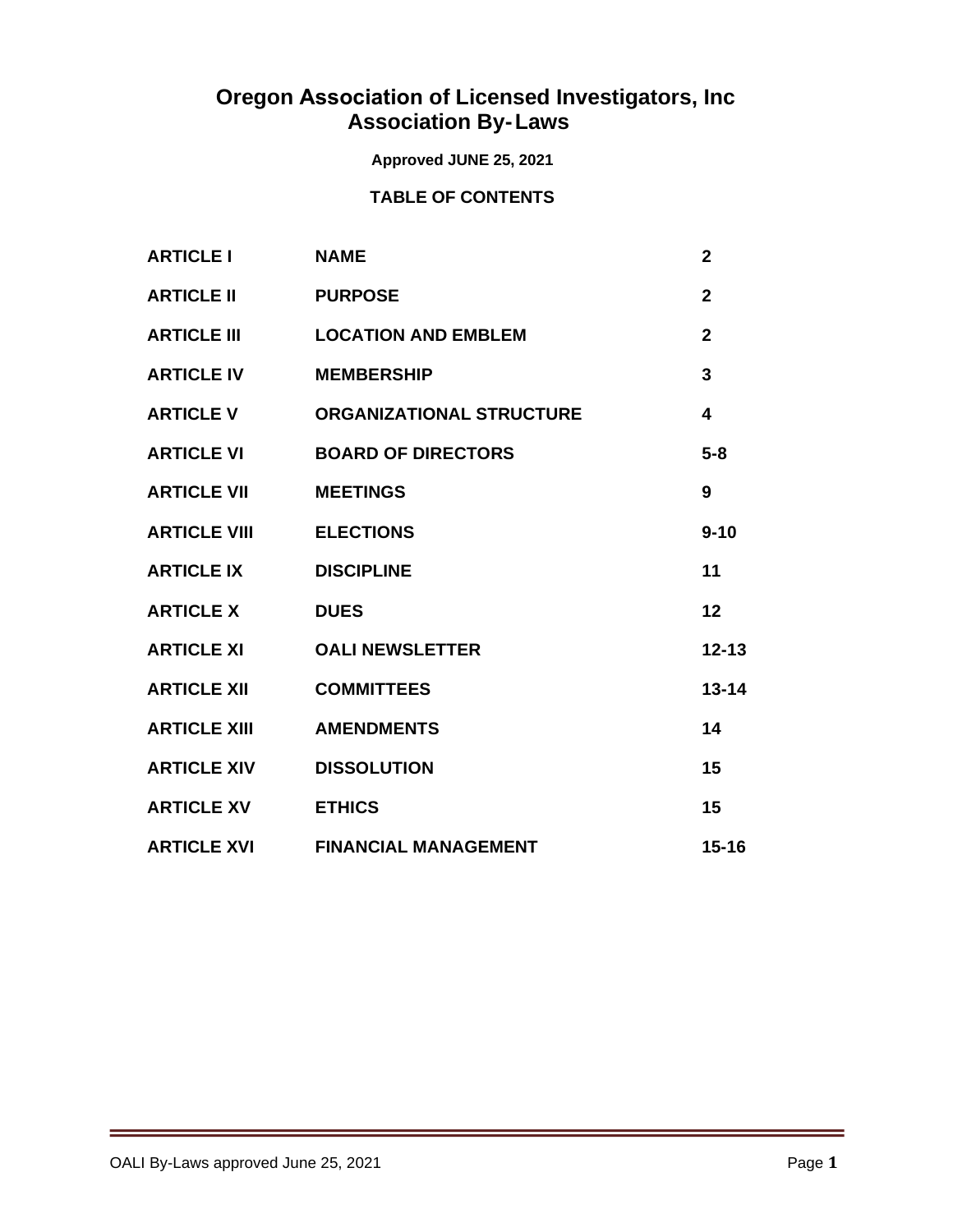#### **PREAMBLE**

We, the members of the Oregon Association of Licensed Investigators, Inc., do enact these By-Laws in order to establish and promote a statewide association which will organize, serve and educate members, enforce professional canons of ethics, establish a mutual feeling of trust, goodwill and friendship among ourselves and others in investigative agencies throughout the State of Oregon.

## **ARTICLE I: NAME**

#### **Section 1.01**

a. This Association shall be known as the Oregon Association of Licensed Investigators, Inc., hereinafter referred to as OALI or the Association.

## **ARTICLE II: PURPOSE**

#### **Section 2.01**

a. The purpose of this Association shall be to maintain and promote a statewide association that will organize, serve and educate members and promote the highest professional ethics in order to benefit the citizens of the State of Oregon

# **Section 2.02**

a. Notwithstanding any other provision of these Articles, the Association shall not carry on any activities not permitted to be carried on by a corporation exempt from federal income tax under S 501 (c) (6) of the Internal Revenue Code.

#### **ARTICLE III: LOCATION and EMBLEM**

#### **Section 3.01**

a. The principal office shall be located at the address set forth in the Articles of Incorporation. The mailing or contact address shall be designated by the President with Board approval.

#### **Section 3.02**

a. The official emblem of this Association shall be of the following design: A full circle around the inside of which appears the name OREGON ASSOCIATION OF LICENSED INVESTIGATORS, INC. and in the center of the circle there is an outline of the state of Oregon containing the initials OALI, with a sketch of a camera on the right of the state outline and a drawing of a writing tablet and quill pen on the left side of the state outline. This design can be changed upon the vote of the membership at the annual business meeting with a requisite change in this section adequately describing the new image. This emblem shall be protected by copyright.

## **Section 3.03**

a. The official emblem of the Association may be used by active, associates and honorary members of the Association on letterheads, cards and advertising matter. The word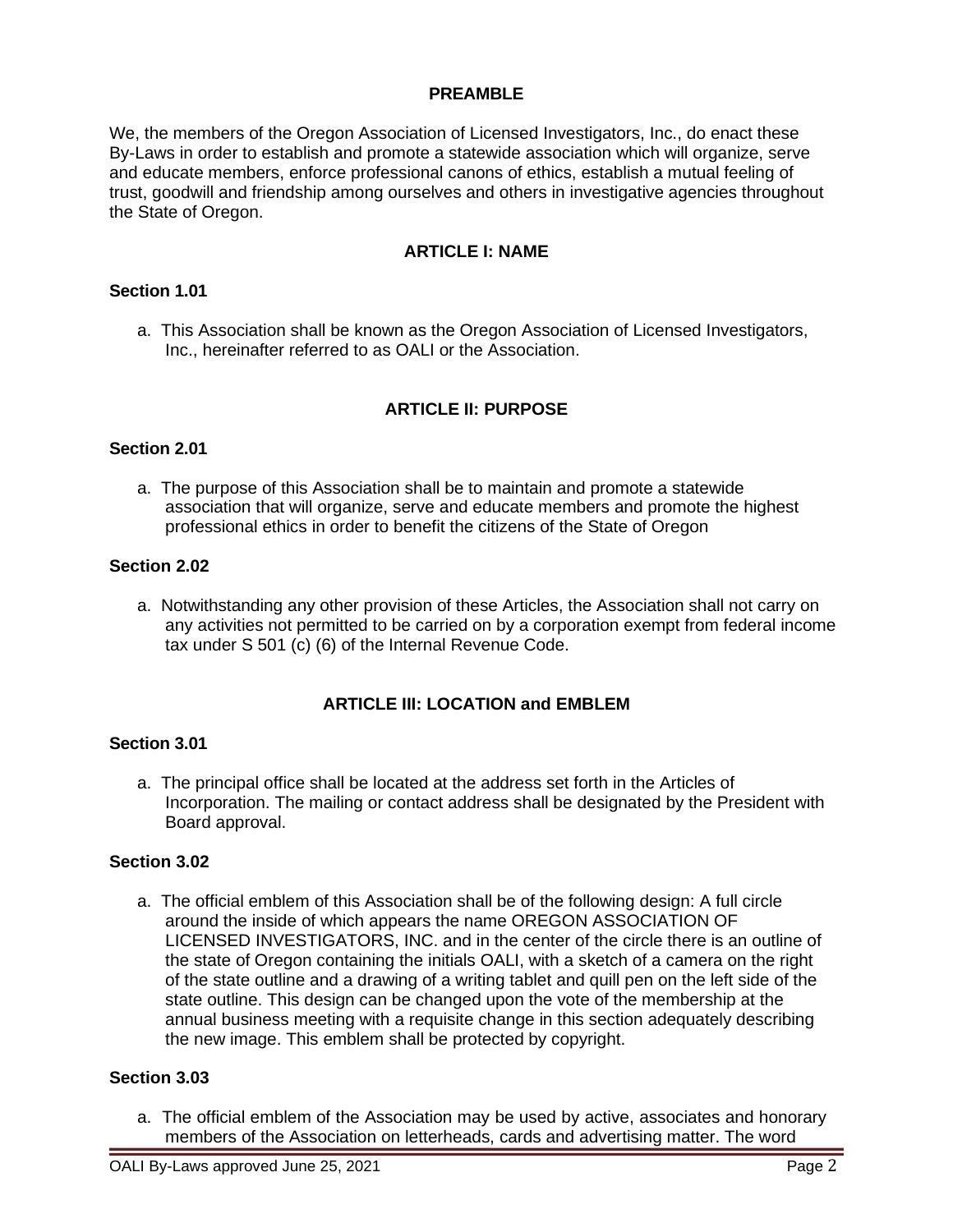"Member" must be displayed prominently above or below the logo to signify use by a member and not the Association itself. The emblem shall not be used by a member for the purpose of identifying, promotion or advertising any school or training course, or any publication for sale, not promoted or sponsored by OALI.

## **Section 3.04**

a. It is a condition of membership, and each and every member of this Association agrees, the use of the emblem of this Association shall be limited to the time during which the member shall be in good standing, and each member agrees to discontinue use of said emblem upon termination of membership. Exception: promotional items distributed by the organization (notebooks, coffee mugs, pens, etc.

# **ARTICLE IV: MEMBERSHIP**

#### **Section 4.01**

a. Membership in this Association is restricted to active members, honorary members and associate members.

## **Section 4.02**

a. Active membership in this Association shall be open to all investigators who are licensed by the state in which they practice. To qualify for active membership, an applicant must be licensed as a Private Investigator, Provisional Investigator or Associate Investigator Member, who is current on their annual dues**.**

#### **Section 4.03**

a. Upon application or retirement, Honorary Membership may be granted by the President or OALI Board. Honorary Members may serve on committees and have voting rights but may not be elected to the Board. Dues are waived for Honorary Members.

#### **Section 4.04**

a. An Associate Member is a member with an accepted foreign license which requires a background investigation by the licensing authority.

### **Section 4.05**

a. Only licensed Members and Honorary Members will be listed on the OALI website.

#### **Section 4.06**

- a. All applications for membership must be submitted in writing on a form approved and provided by the Board.
- b. Each application must be accompanied by the non-refundable application fee in the amount set forth in the By-laws. Upon approval of the applicant, membership will be complete upon payment of the annual dues.
- c. A copy of their state license if applicable.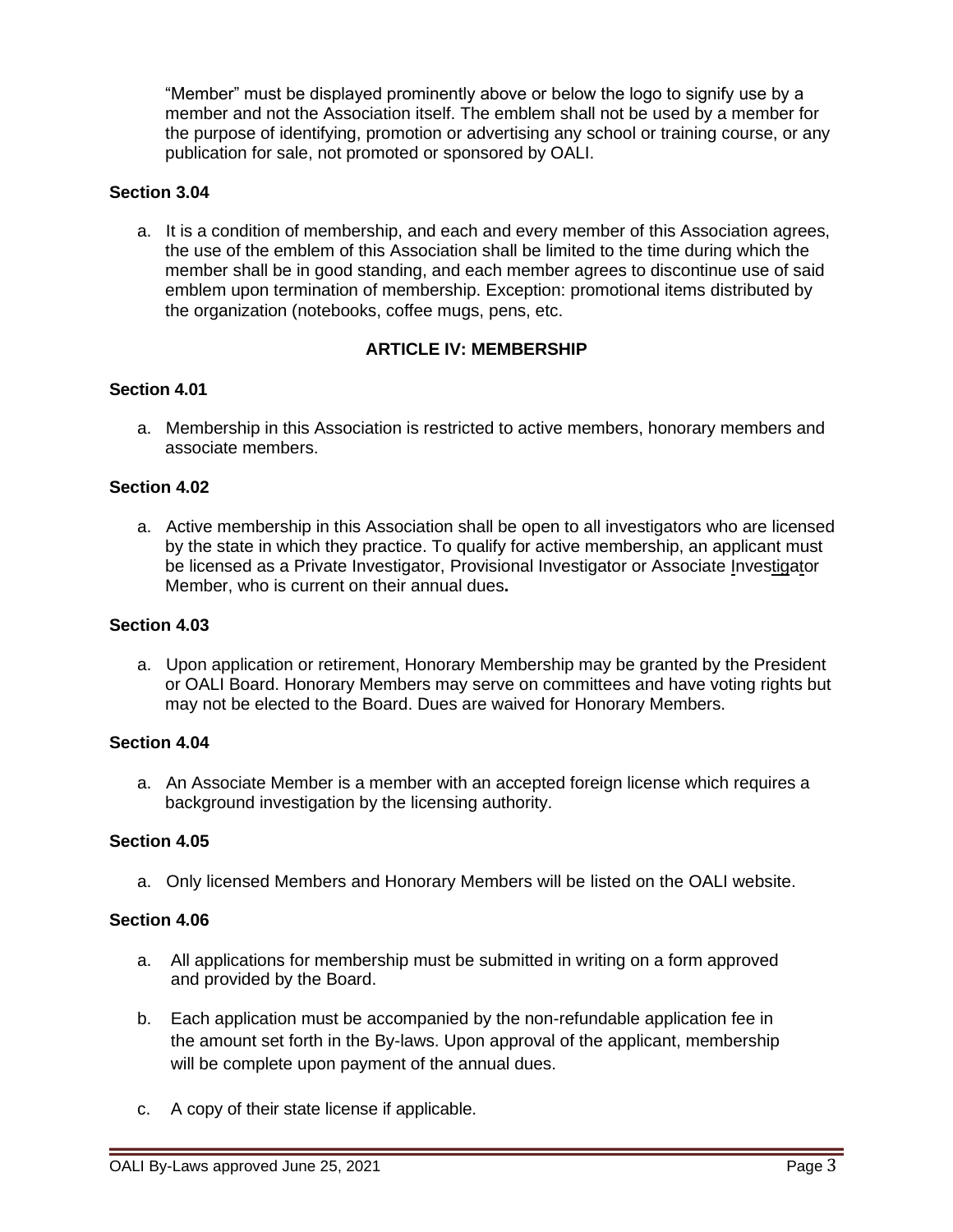## **Section 4.07**

- a. All applications and payments will be processed by the Treasurer and the applications will be forwarded to and checked by the Membership Director. Upon review of the Membership Director, the Membership Director shall:
- b. Notify the Treasurer that the applicant has been accepted or rejected along with the reason why and notify the applicant that the application was accepted or rejected along with the reason why.
- c. If the application for membership is rejected, the applicant may petition the OALI Board within 30 days of the postmark of the rejection notice. The decision of the majority of the Board members meeting in Executive Session shall be final and not subject to change.

#### **Section 4.08**

a. The resignation of any member in good standing shall be forwarded to the President and the Treasurer. The President shall then advise the Board of such resignation. All resignations will be accepted without further action. The Treasurer and Membership Director shall immediately amend all appropriate records and access to member privileges including the OALI Forum.

#### **Section 4.09**

a. The Association may operate a referral service for the public from a database of interested members whose dues are in good standing. It will be the members' responsibility to keep their information up to date and accurate on the OALI website by notifying the Treasurer and Membership Director of any changes. Copies of the policies and procedures governing the operations of the referral service may be provided on the OALI website.

#### **Section 4.10**

a. No member, contractor or employee shall act as official spokesperson for the Association without the approval of the President.

# **ARTICLE V: ORGANIZATIONAL STRUCTURE**

#### **Section 5.01**

a. The Administration and management of the Association shall be controlled by a Board of up to 14 Directors elected by the membership. These include the President, Vice President, Secretary, Treasurer, Sergeant at Arms, Membership Director, and six (6) Regional Directors. The Board shall have the authority to do any and all things necessary for the attainment of the purposes set forth in Article II, unless specifically prohibited by law or the By-laws. New Board members shall read and acknowledge that they have read and understand the current By-Laws for the organization.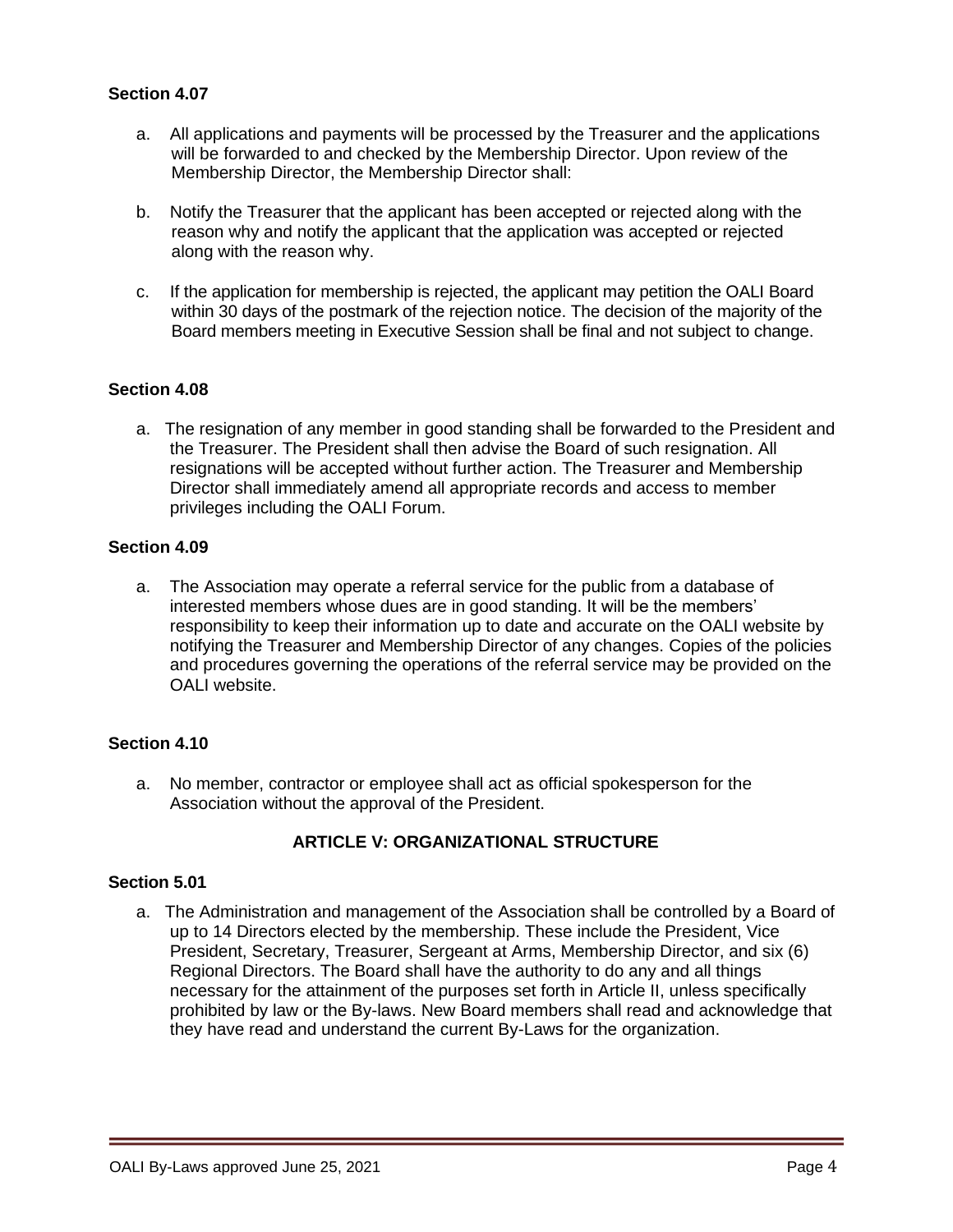# **ARTICLE VI: BOARD OF DIRECTORS**

## **Section 6.01 President**

The President shall**:**

- a. Preside in person at all Board Meetings and every Annual Meeting unless absent for good cause;
- b. Make all appointments deemed necessary to run the Association;
- c. Call special meetings of the Board to consider any action that he or she deems for the good of the Association, including the removal of an officer who fails to fulfill the duties of his or her office or acts in a manner that violates the Articles or By-laws of the Association in accordance to Article IX;
- d. Be a de-facto Vice-Chair, and member of all committees;
- e. Obtain Board approval for all OALI business expenditures exceeding \$300.00;
- f. Carefully review the monthly Financial Statements, as presented by the Treasurer. If the information presented on the Balance Sheet and Income Statement is deemed accurate, the President or Vice President shall sign one copy and return it to the Treasurer, who shall forward it to the Secretary for posting with the Board Minutes as soon as possible;
- g. Designate a repository for the OALI Archives;
- h. Prepare, with consultation with the Vice President and Treasurer, a proposed annual budget for Board approval sixty (60) days prior to the Annual Business meeting.

#### **Section 6.02 Vice President**

- a. The Vice President shall become President if for any reason the President cannot perform the duties of the Office of President or on expulsion of the President from membership in the Association;
- b. The Vice President shall perform such other duties as may be assigned by the President;
- c. If for any reason both the offices of President and Vice President become vacant, then the remaining members of the Board shall elect one among them to be the President until the next annual meeting of the Association;
- d. The primary ancillary duty of the Vice President shall be the organization and execution of the Spring, Summer, and Fall seminars as directed by President, and the Annual Business Meeting in June of each year.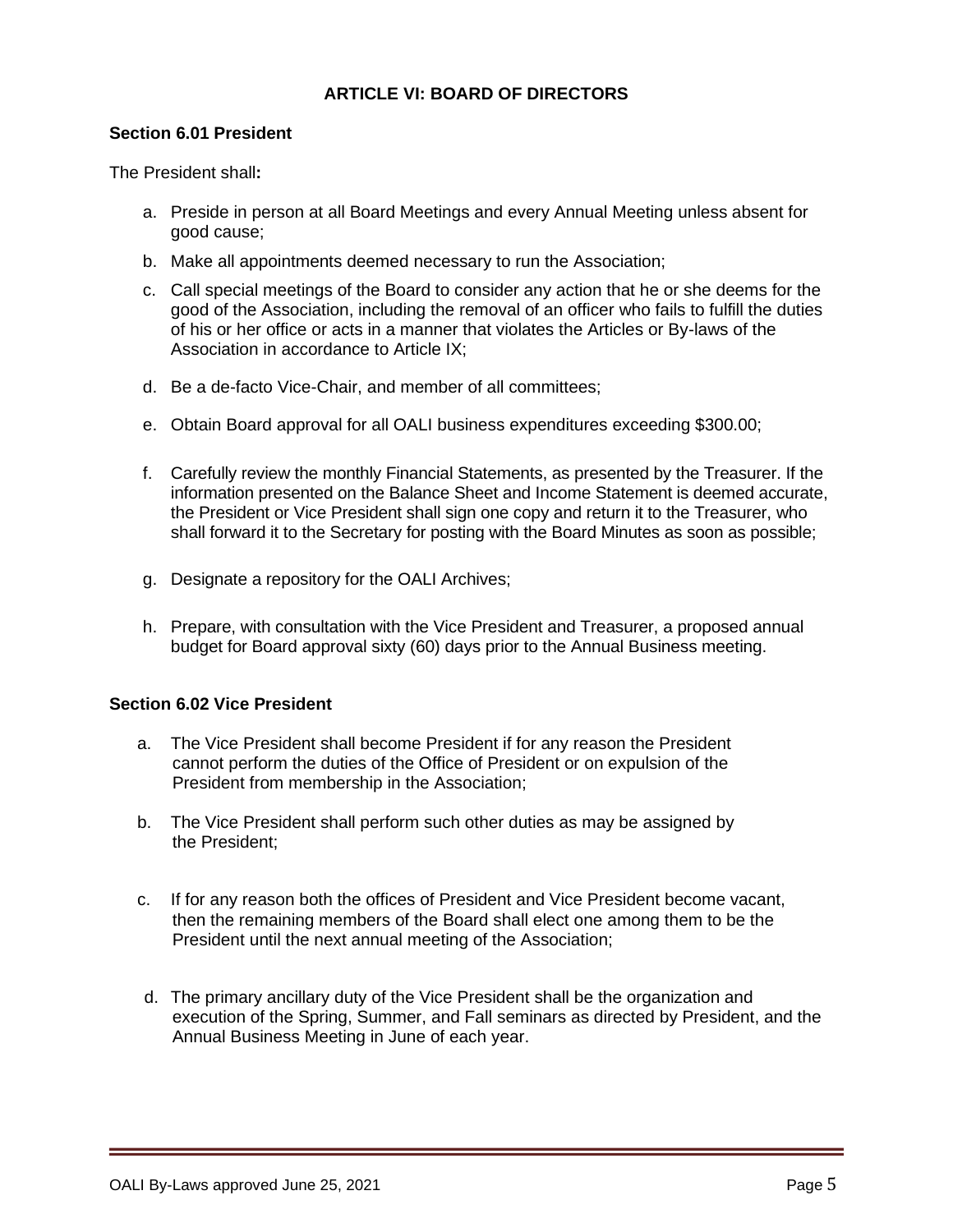## **Section 6.03 Secretary**

- a. The Secretary shall be responsible for recording and distribution of the following:
- b. Maintain an orderly system of membership rolls, minutes, and records of all business communication.
- c. Cause to be recorded the minutes of all Board meetings and the Annual Meeting. The minutes of those meetings shall be prepared, stored at a designated location, and distributed to the Board of Directors and membership. These approved minutes should be stored in a portable document format (PDF) at two locations including the OALI computer and website as soon as practical. The minutes shall be signed by the Secretary and the President and/or Vice President.
- d. Shall publish meeting agendas to the Board and membership ten (10) business days in advance of the meeting.
- e. Ensure an official absentee ballot is prepared and provided to the President or Vice President for mailing to the Membership 45 days prior to any general or special election or approval of By-Law changes.

# **Section 6.04 Treasurer**

- a. The Treasurer shall be responsible for carrying out all the fiscal policies and procedures adopted by the Board. The Treasurer shall:
- b. Maintain an orderly system of records and books to include an electronic bookkeeping system and preserve backups of that system at a separate secure location;
- c. Maintain an accounting system in accordance with generally accepted accounting practices;
- d. On a monthly basis, provide the Board with a copy of the previous month's income and expense statement. One of which will be signed by the President or Vice President and returned to the Treasurer for filing. A copy of this signed statement shall be preserved in the meeting minutes, a copy on the OALI computer and a hard copy in a notebook which is maintained by the Treasurer;
- e. Present a written financial report at the Annual meeting, which will include all expenditures, assets and liabilities of the Association at the time of the report. Each member shall receive a copy of this report with the minutes upon request;
- f. Assist the President and Vice President in preparing a projected annual budget to be presented and approved by the Board at the board meeting prior to the Annual Meeting. A budget can be amended by the sitting Board of Directors to adjust for variances of income and expenditures by a majority vote of the attending Board of Directors at the meeting;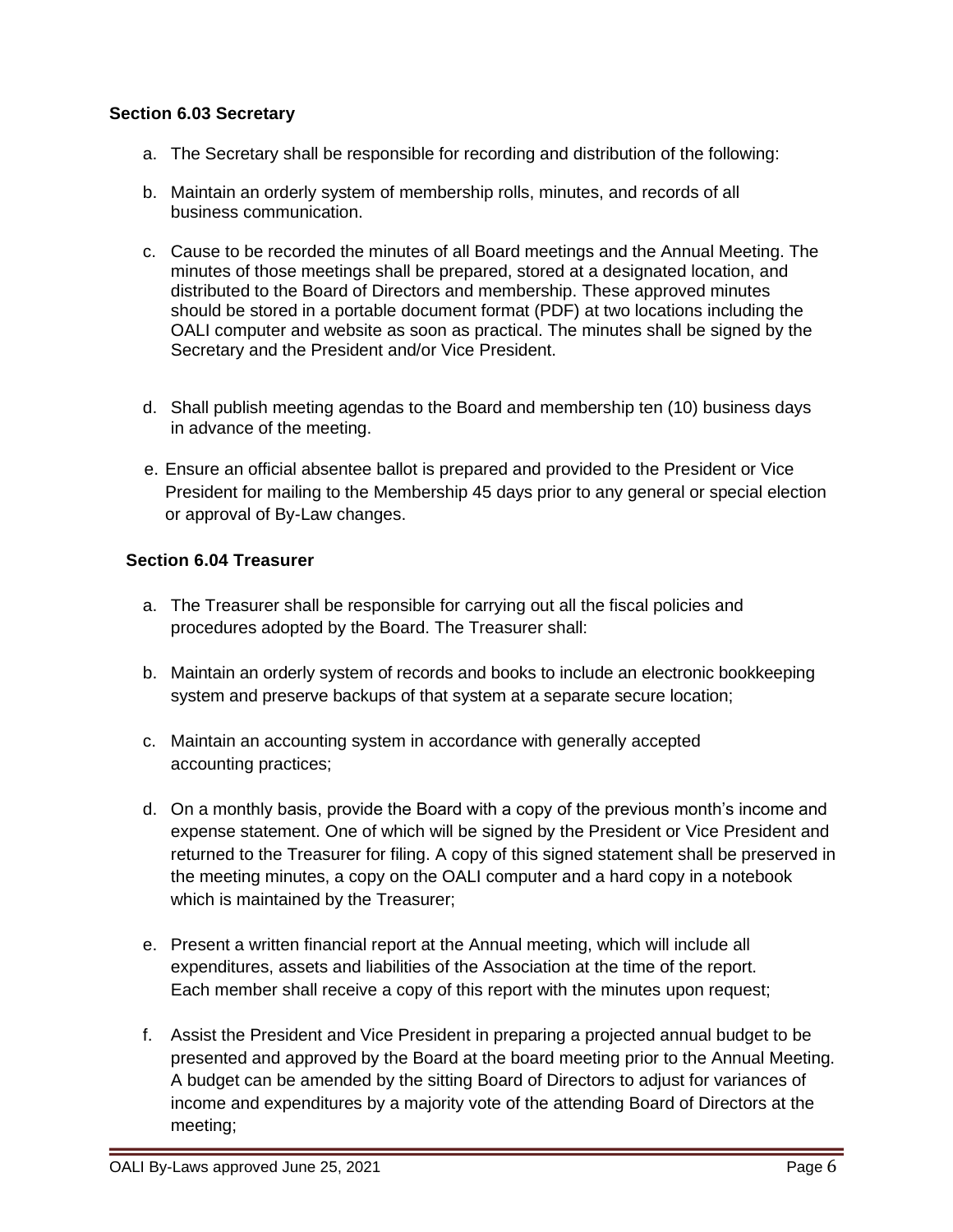g. The Treasurer shall email and/or mail by USPS annual dues renewal Invoices and report to the Board the names and number of renewals emailed and/or mailed and the amount of payments received. The Board shall be notified in the September monthly report the names of members whose dues are in arrears.

# **Section 6.05 Sergeant at Arms**

- f. The Sergeant at Arms shall assist in the function of the Board and the Association. He or she shall:
	- i. Maintain order within the meetings and seminars;
	- ii. Observe the counting of votes;
	- iii. Assist at the OALI tables at seminars.

## **Section 6.06 Regional Directors**

Regional Directors shall:

- a. Welcome new members to their region;
- b. Represent their regions on matters before the Board, with full voting authority;
- c. Represent OALI to the public on matters delegated by the President;
- d. Hold a Regional four-hour continuing education training once a year with proposed speaker and agenda approval by the President or Vice President before such training is authorized under OALI's sponsorship;
- e. The North Region shall have two (2) Directors. All other regions shall each have one (1) Director:
- f. The regions shall be:
	- 1. North (1 & 2 jointly): Multnomah, Washington, Hood River, Clackamas, Wasco, Marion. State of Washington;
	- 2. Central: Linn, Jefferson, Deschutes, Crook, Klamath, Jackson. All other states except California, Idaho and Washington;
	- 3. Northwest: Clatsop, Columbia, Tillamook, Yamhill, Polk, Lincoln, Benton. All foreign countries;
	- 4. Southwest: Lane, Douglas, Coos, Curry, Josephine. State of California;
	- 5. Eastern: Sherman, Gilliam, Morrow, Umatilla, Union, Wallowa, Wheeler, Grant, Baker, Lake, Harney, and Malheur. State of Idaho.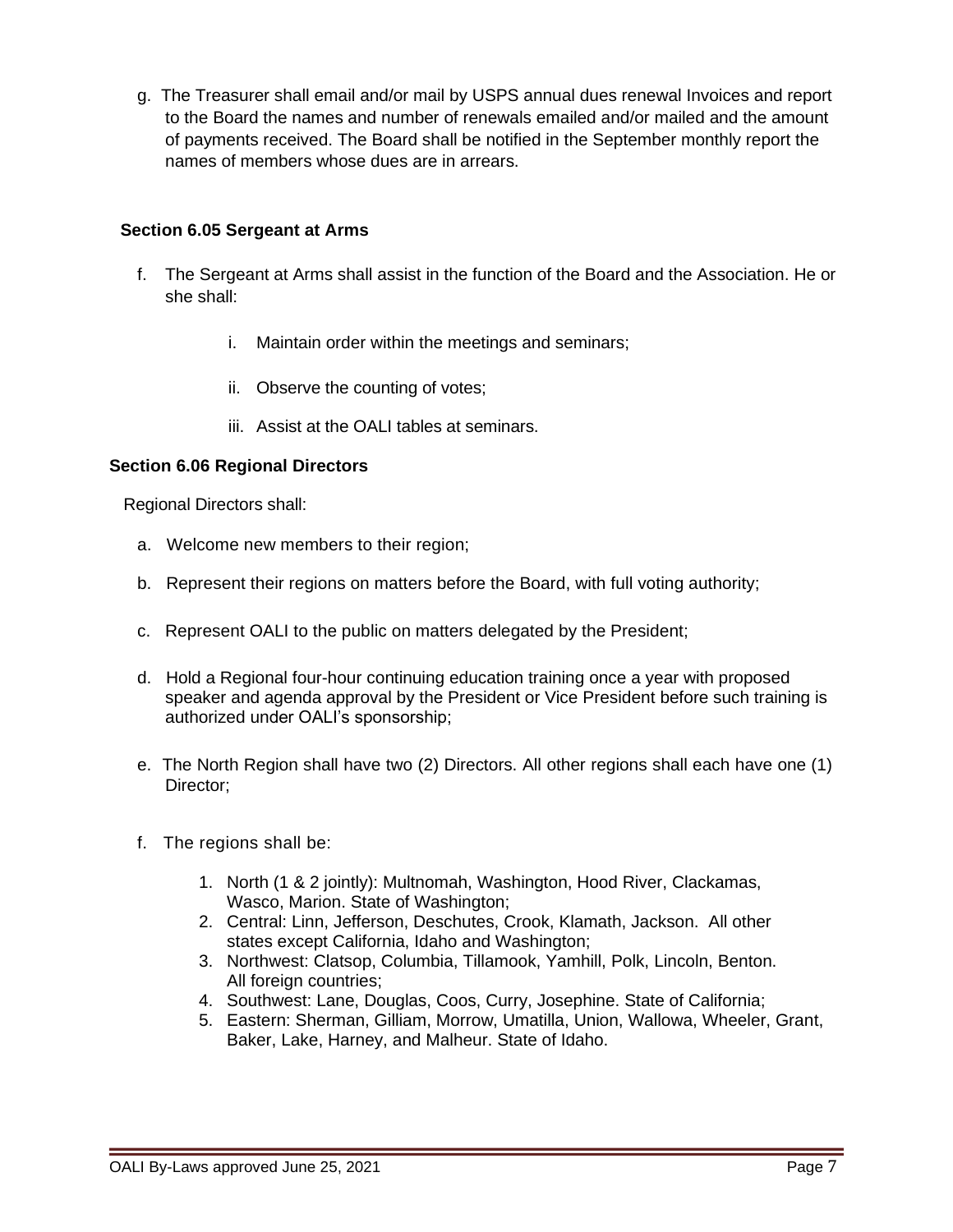## **Section 6.07 Membership Director**

- a. The Membership Director shall be responsible for all membership matters, including the investigation of new members and making a recommendation regarding their acceptance into the organization.
- b. Shall contact and follow up with new members as directed by the President.
- c. The Membership Director shall be responsible for the OALI Forum, including all additions, deletions and changes to the Forum membership. The Membership Director shall also mediate all disputes regarding the Forum and have the right to suspend, terminate (only after review and decision by the Board) or censure members on the Forum.
- d. Assist the Regional Director in coordinating the annual regional training meetings.
- e. Shall aid and assist in the public relations and communications to the membership by any other means designated by the Board.
- f. Shall work with the Treasurer when Members are 90 days past due from the renewal date, at which time Members will be removed from the active membership rolls.

## **Section 6.08 Board Policies and Procedures**

a. Directors of the Board shall refer to the Oregon Nonprofit Corporations Act as amended in the Oregon Revised Statutes, as well as Oregon Administrative Rules, and other state and federal laws to conduct Association business when policies are not outlined in the By-laws or Articles of Incorporation.

## **Section 6.09 Conflicts**

- a. Upon discovery of a potential conflict of interest, a Board member shall notify the resident and Vice President of such potential conflict in writing for immediate consideration of action with a follow up discussion and final action by the Board at the next Board meeting. Final action shall be documented in writing and included with the meeting minutes.
- b. Being a Director of the Board may not disqualify a Director from contracting with the Association as a vendor, purchaser, or another contractual relationship with the Association. No Director shall enter into any contractual relationship on behalf of the Association in which any Director has a financial interest without the prior approval of the Board of Directors.

## **Section 6.10 Indemnification**

a. To the fullest extent permitted under the Oregon Nonprofit Corporation Act, as amended, the Association shall indemnify any director of the Board who is made a party to a proceeding because the individual is or was a Director against liability in the proceeding, including without limitation the advancement of expenses.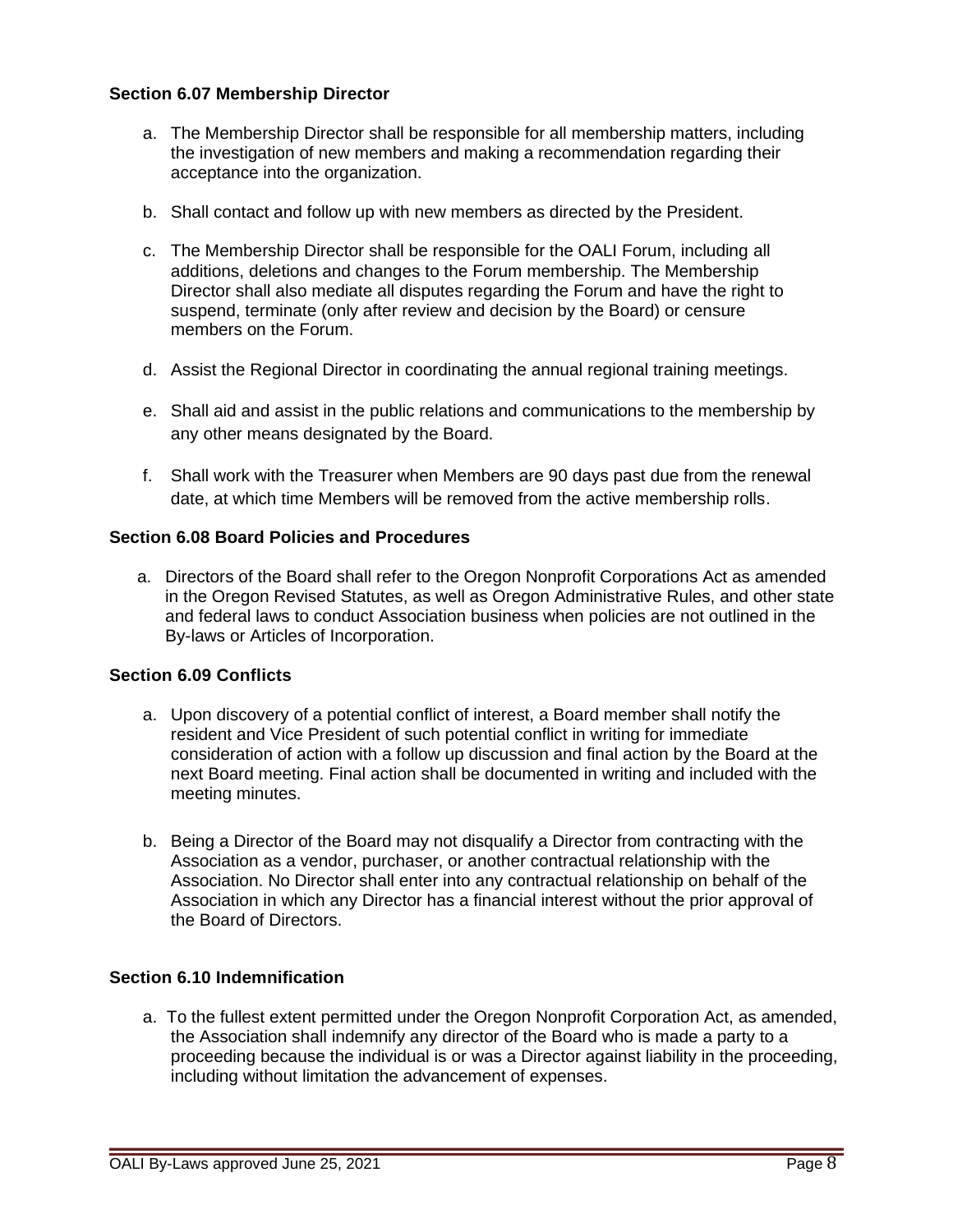## **Section 6.11 Insurance**

a. The Board of Directors shall be covered at all times with appropriate liability insurance for Board members of organizations such as OALI. Limits of liability shall be determined upon policy renewal and budget planning.

## **ARTICLE VII: MEETINGS**

## **Section 7.01**

- a. There shall be an Annual Meeting of the Association. Directors' reports, committee reports and any new or old business as the membership sees fit will be discussed at this general membership meeting. The Secretary in office the preceding year shall issue the agenda and take the minutes. During any State of Emergency within Oregon or any Restrictions on gatherings that would prevent the Association from meeting in person, any and all Meetings, including elections, may be held by Remote Electronic means such as, GoToMeeting, Cisco Webex Meetings & Events, Zoom, or Teleconference Methods, etc.
- b. The President shall call at least two regular Board meetings a year. They may be held on the same day as the OALI Fall and Spring seminars. According to Oregon nonprofit law, any meetings other than scheduled meetings are called special meetings. The President may call special meetings whenever it is deemed necessary by giving a minimum of seven (7) days' notice to all directors in office and by posting notice on the electronic Forum. Other special meetings must be called within thirty (30) days if petitioned by a majority of the Board or OALI voting members. Agendas and minutes of all Board meetings, except those of Executive Sessions, shall be posted electronically to the Forum and the OALI website, as well as archived.
- c. A minimum of three (3) officers and two (2) regional directors are needed to constitute a quorum for holding a regular or special Board meeting. A majority of the votes cast by those Board members present and eligible to vote passes a motion. No absentee or proxy votes are accepted at Board meetings outside of conference calls.
- d. Executive Sessions of any Board meeting are confidential and closed to non-Board members and the public. Any records, if any which are kept of those meetings are confidential and not available for review except for sitting Board members.

# **ARTICLE VIII: ELECTIONS**

#### **Section 8.01**

- a. Election of six (6) Regional Directors shall occur at the Annual Meeting on odd years. Nominations may be made by committee, be self-declared and may be taken from the floor, with a second necessary for write-ins.
- b. A Regional Director must be a licensed Oregon investigator and have a business or registered agent's address in Oregon.
- c. Directors shall be elected by a majority of eligible members present at the annual meeting, including all votes cast by proper absentee ballots.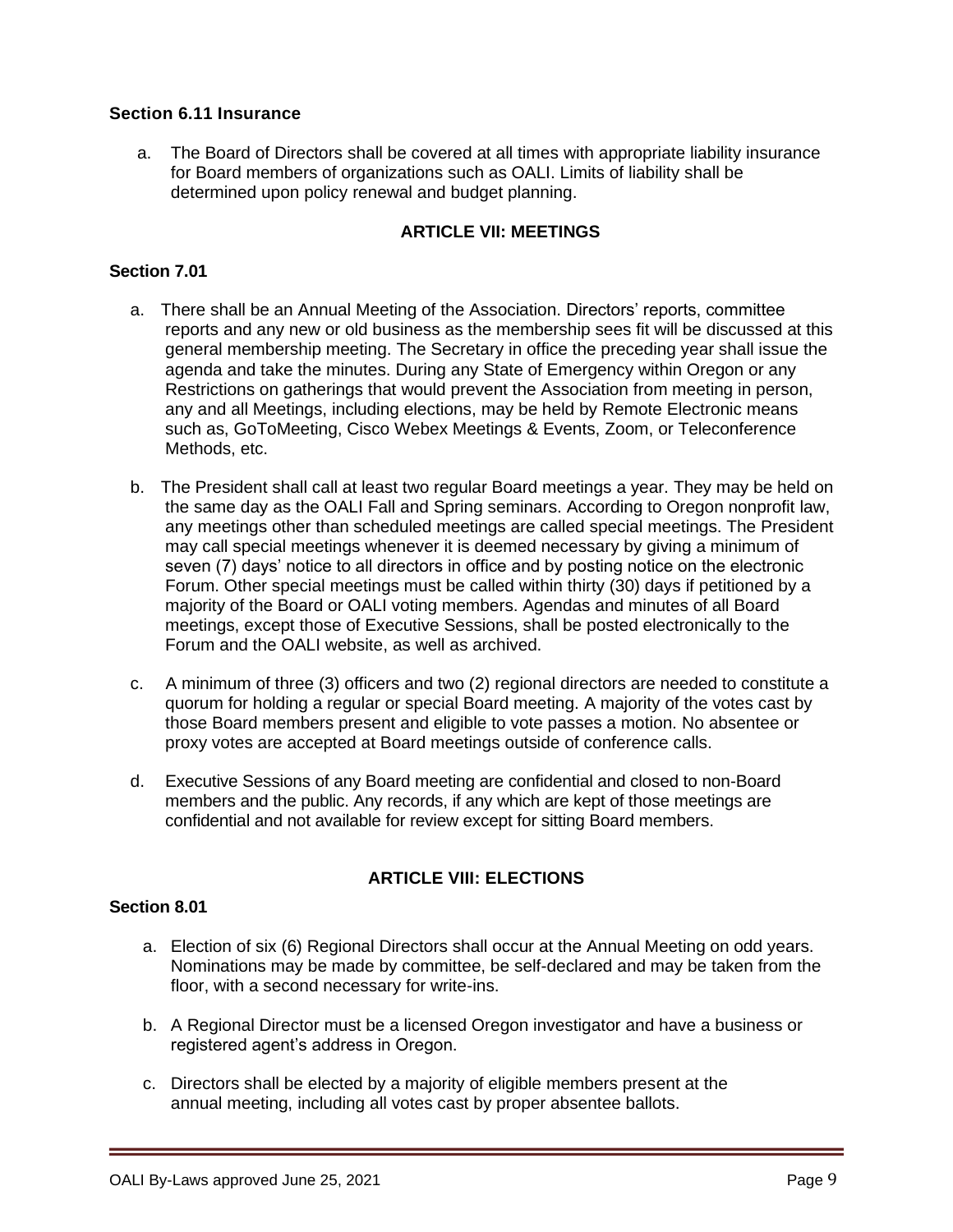d. Regional Directors shall be elected on a single ballot with each member casting one **(1)** vote for each seat to be filled. Nominees receiving the highest plurality of votes will fill the vacant Regional Directors' assigned seats in order of total votes received.

## **Section 8.02**

a. Election of office for President, Vice President, Treasurer, Secretary, Sgt. at Arms, and Membership Director shall occur at the Annual Meeting on even years and shall be for two (2) years.

# **Section 8.03 Terms**

- a. The terms of office for President, Vice President, Secretary, Sgt. at Arms, and Membership Director shall be for two (2) years. Consecutive terms, beyond three (3) consecutive terms in the same office by the same person, shall not be allowed except as under section 8.03 (b).
- b. The term of the office of the Treasurer shall be for two (2) years and there is no limit on the number of terms.
- c. The terms of office for Regional Directors will be for two (2) years. Consecutive terms; beyond three (3) consecutive terms in the same office by the same person shall not be allowed.
- d. Other positions may be extended in one (1) year extensions, upon Board approval.

#### **Section 8.04**

a. Absentee ballots are permitted, providing the ballot has been submitted on an approved form, by a member in good standing and received by the Secretary prior to the Annual Meeting. The envelope containing the ballot shall have at a minimum the name and address of the sender to verify voter eligibility.

#### **Section 8.05**

a. All candidates wishing to have their candidacy published must announce to the President no later than sixty (60) days prior to the Annual Meeting. A general announcement shall be made to the membership at least thirty (30) days prior to the Annual Meeting by US First Class Mail.

#### **Section 8.06**

- a. All outgoing Directors and committee chairs shall turn over to their replacements or the Secretary all relevant books, records and other documents maintained on behalf of the Association within thirty (30) days of leaving office.
- a. Regional Directors shall be elected on a single ballot with each member casting one **(1)**  vote for each seat to be filled. Nominees receiving the highest plurality of votes will fill the vacant Regional Directors' assigned seats in order of total votes received.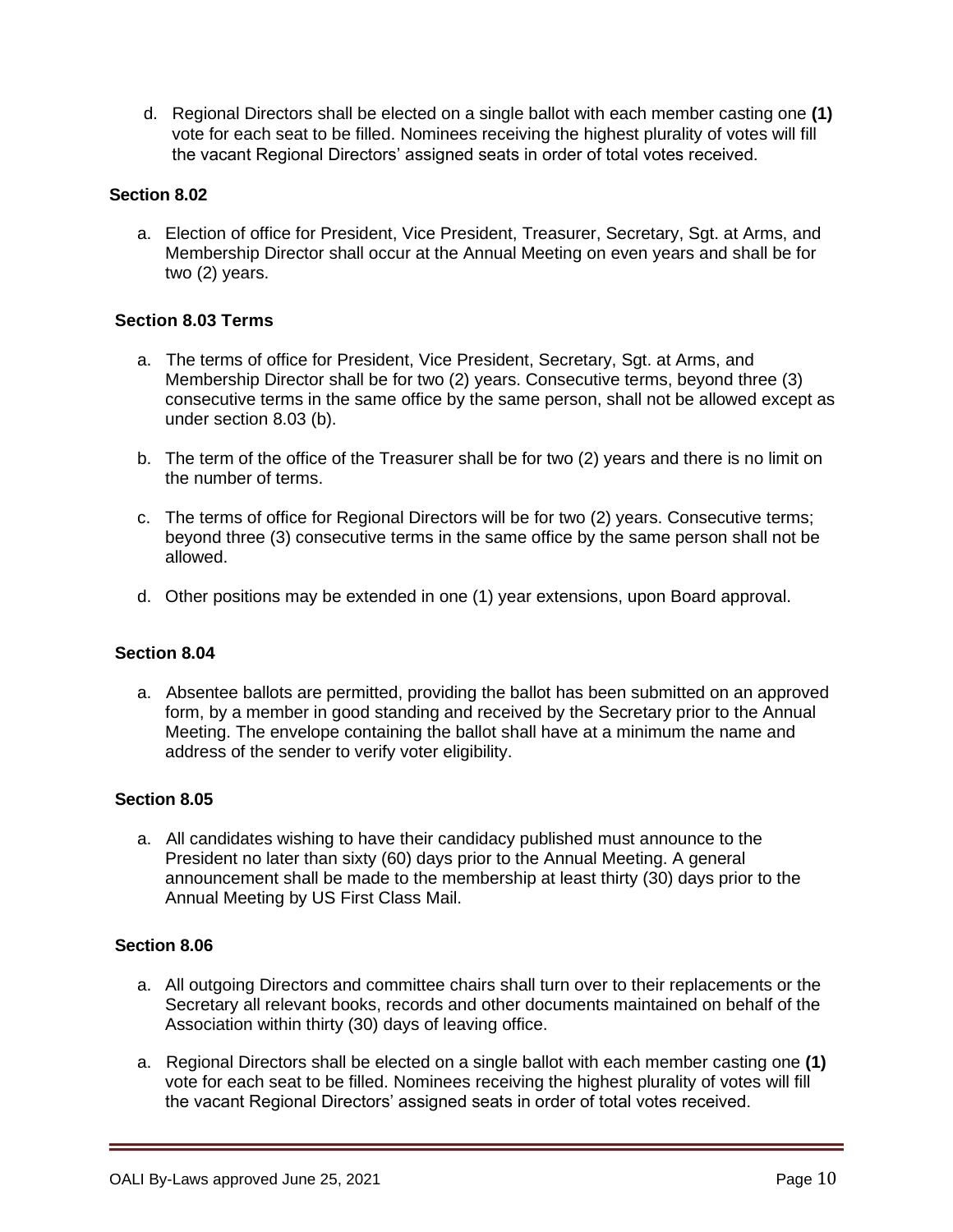# **ARTICLE IX: DISCIPLINE**

## **Section 9.01**

a. Any member or applicant who has had an investigator or agency license suspended or revoked, or has knowingly practiced as an investigator unlawfully within the previous three (3) years or if such action was the result of engaging in behavior unbecoming of a licensed investigator contrary to the Code of Ethics or upon a vote of the Board of Directors based upon cause to believe that such a member or applicant has engaged in such behavior without action by the licensing regulatory agency in the last three (3) years, shall have their membership with the Association denied, suspended or revoked. Should a member be temporarily suspended due to failure to renew their license, action against their membership shall be stayed provided that said member actively engage in restoration of their license within thirty 30 days of their license expiration. Should a member's license be suspended pending a criminal investigation by a separate government agency, their membership may be suspended upon vote of the Board of Directors pending the outcome of the criminal investigation.

#### **Section 9.02**

a. The Board Members shall advise any person who complains about a member's alleged business or criminal conduct to that they may contact the appropriate licensing board or other agency of jurisdiction. This does not eliminate the responsibility of a General Member to report another licensees' violation of rules of conduct and practice defined in the Oregon Revised Statutes and Oregon Administrative Rules.

#### **Section 9.03**

a. Should any member engage in conduct which is unbecoming as a member of the Oregon Association of Licensed Investigators, which risks the reputation of the Association and its' members, and not rising to a violation of the ORS and OAR's, such behavior shall be considered upon investigation by a quorum of the Executive Board for consideration of amending the membership status of the alleged offender. This includes any terms of that status. Such action will only take place when the allegations are clear, cogent and supported by written documentation of witnesses. An unalterable copy of these proceedings shall be kept in a specific and secure electronic file on the OALI computer.

#### **Section 9.04**

**a.** Any member whose membership dues are in arrears ninety (90) or more days shall have their membership revoked as per Article X. It is each member's responsibility to keep the Association Treasurer and President apprised of any address changes. The individual member is solely responsible for keeping their information up to date on the OALI website by utilizing the member update procedures on the website and by notifying the Treasurer and Membership Director of any changes. OALI is not responsible in any way for failure of the member to keep that information current.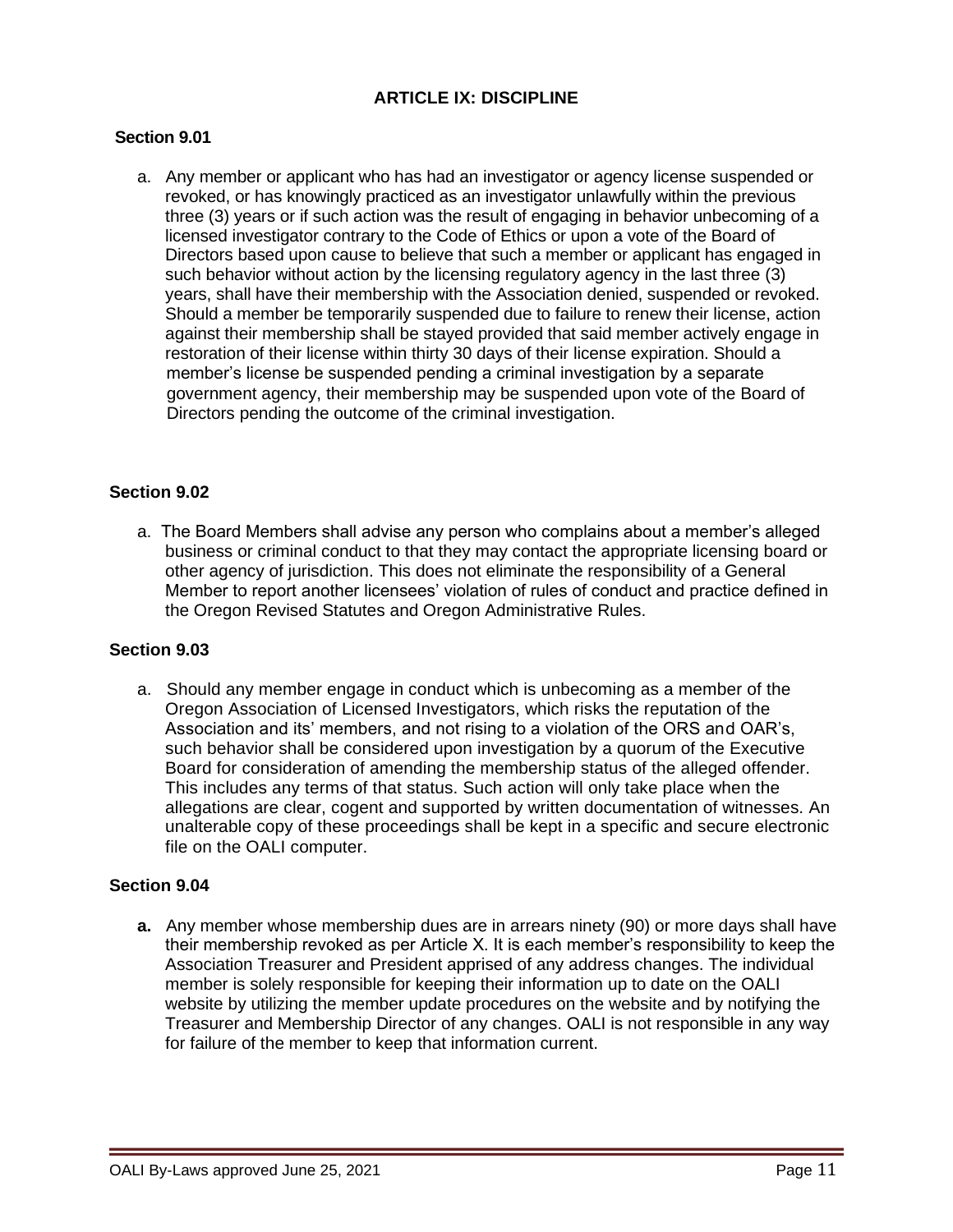## **ARTICLE X: DUES**

## **Section 10.01**

a. The rate of dues shall be determined by a majority vote of the membership attending the Annual Meeting. The Association's fiscal year July 1<sup>st</sup> through June 30<sup>th</sup> will be used for Dues Renewals. The Treasurer shall send out Dues renewal Invoices by email in late May and by United States Postal Service in early June for member's who haven't already paid the annual dues renewals from the emailed Invoices. Dues payments are due by July 15<sup>th</sup>. This Section does not alleviate the individual member's responsibility to keep their dues current to maintain all their benefits of membership, including but not limited to website information and conference registration rates, etc. During the initial transition to Annual Fiscal Year Dues amounts will be prorated or credited accordingly to the benefit of the member.

#### **Section 10.02**

a. Any member whose dues are not received within ninety (90) days of the due date shall be considered Past Due and membership status will be revoked. The Treasurer shall report to the Board in October as to any such delinquencies and what steps have been taken to avoid membership termination. As courtesy, the Membership Director and/or applicable Regional Director may make contact with any member whose dues are in arrears to encourage renewal.

#### **Section 10.03 New Members**

**a. New Members joining the Association for the first time will have their Membership Dues prorated depending upon the month and day in which they join, as follows;**

**July 1 through October 31 = \$75 November 1 through March 31 = \$50 April 1 through June 30 = \$25**

#### **ARTICLE XI: O.A.L.I. NEWSLETTER**

#### **Section 11.01**

a. The official publication of the Association shall be known as "The Oregon Investigator." This Newsletter shall be published on the OALI website in the "members only" area.

#### **Section 11.02**

g. The Newsletter Editor, appointed by the President, shall be responsible for the preparation and distribution of the publication a minimum of three (3) times a fiscal year. Such publication and appointment is predicated upon the willingness and availability of a volunteer member to fulfill the Newsletter Editor position.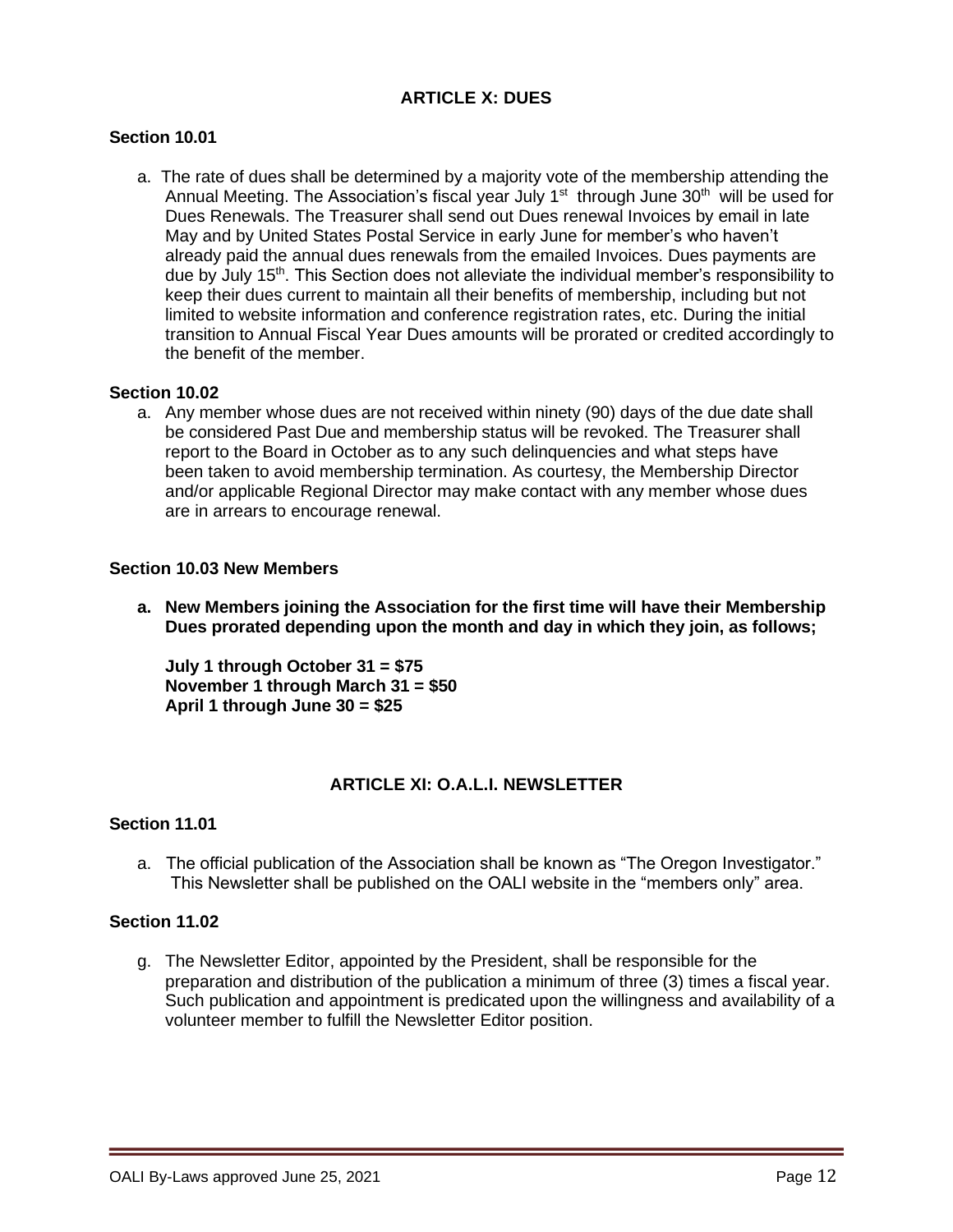## **Section 11.03**

a. The Editor shall be reimbursed by the Association for all necessary expenses for preparing the Newsletter, provided there is a Newsletter published, within budget limits set by the Board.

## **Section 11.04**

a. The President shall appoint one (1) or more proofreaders, in addition to the Editor, who shall review each Newsletter before it is published.

#### **Section 11.05**

a. The President has final say on content and publication dates and methods except when editorial concerns come to the Board for a vote. The President shall notify the Editor of any changes prior to publication. The Editor will have the opportunity to remove his or her name from the final publication in which there is conflict over content.

#### **ARTICLE XII: COMMITTEES**

# **Section 12.01 Creation**

a. The President may designate, appoint and discharge any committee as the President deems appropriate or necessary and shall define the duties of all committees, unless otherwise set forth in the By-laws. The President shall be a de facto, vice chair member of any committee.

#### **Section 12.02 Authority**

- a. Committees shall have no power or authority other than to make recommendations to the President and Board.
- b. The designation and appointment of any committees and the delegation thereto of authority shall not operate to relieve the Board of Directors or any individual Director of any responsibility imposed by law.

#### **Section 12.03 Committee Meetings**

- a. Members of committees shall meet at the call of the Chair of the committee at such place or in such manner as the Chair shall designate after a minimum of two (2) days' notice has been given to each committee member.
- b. Each committee shall keep minutes of its proceedings and within two (2) weeks' time thereafter make a written report of its actions to the Board of Directors.
- c. A majority of the members of a committee shall constitute a quorum for the transaction of business at any meeting. Any transaction of a committee shall require a majority of the quorum present at the meeting. "Presence" at such meetings shall be defined as consistent with member "Presence" at Board meetings.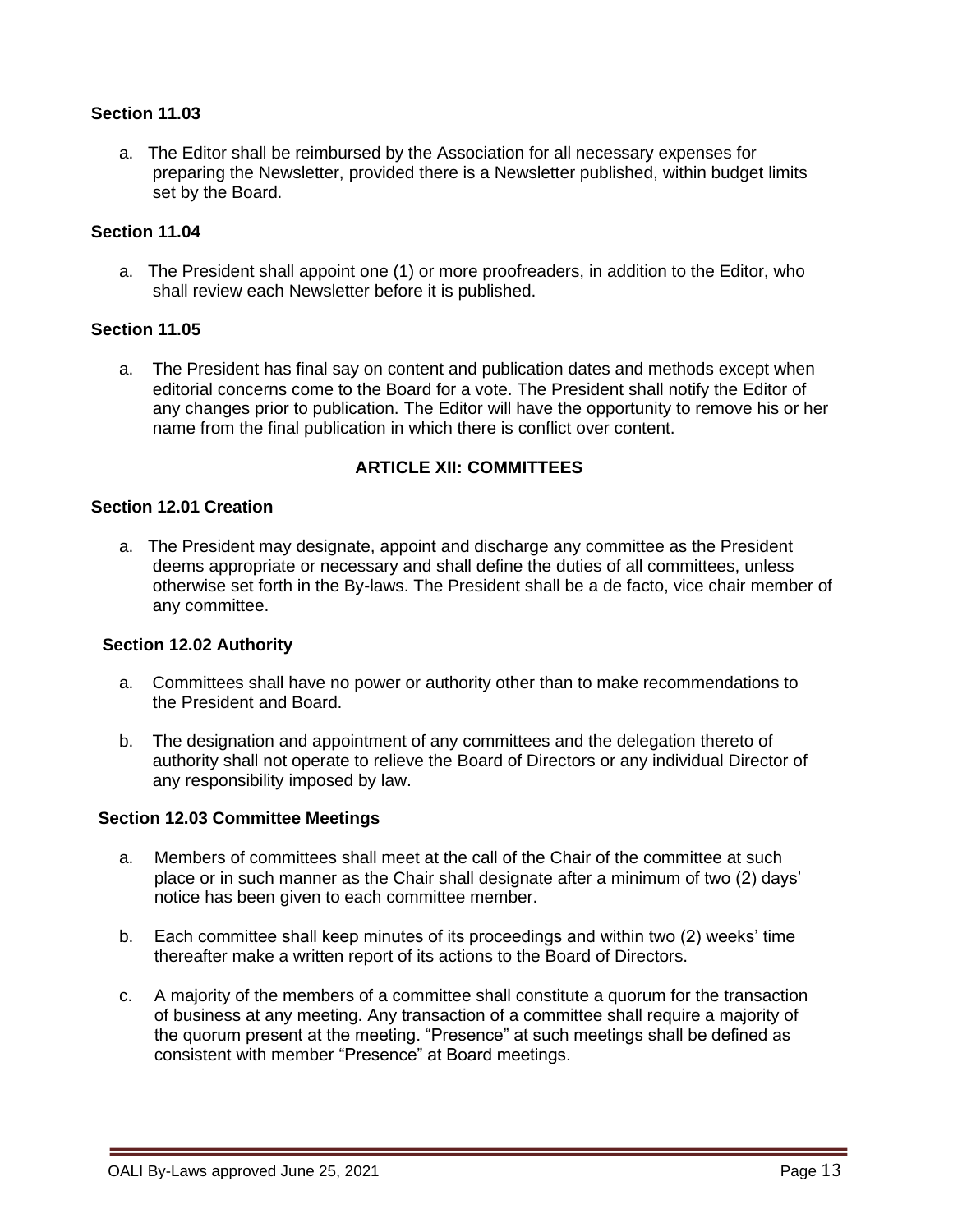d. Any action that may be taken by a committee at a meeting may be taken without a meeting if consent in writing setting forth the action taken and signed by all members of the committee entitled to vote on the matter is executed and filed with the Secretary. The action shall be effective on the date when the last signature is placed on the consent. Electronic mail or facsimile response shall suffice as written consent.

## **Section 12.04**

a. The Board shall review and vote upon recommendations made by a committee.

#### **Section 12.05 Reimbursement**

a. All members appointed to committees shall be reimbursed for all approved necessary and documented expenses incurred in carrying out work on behalf of OALI. Upon request of the Committee Chair, the Board of Directors shall prepare a list of approved expenses and reimbursement procedures.

## **ARTICLE XIII: AMENDMENTS**

#### **Section 13.01**

a. Bylaws shall be circulated as necessary for the implementation of the provisions of the Articles of Incorporation and for the orderly operation of the Association.

#### **Section 13.02**

a. Proposed By-Laws shall be submitted to the Secretary and President not less than sixty (60) days prior to a duly noticed meeting and mailed by United States Postal Service to each active member's most recent address on record with the Treasurer for Membership Invoicing not less than thirty (30) days prior to the duly noticed meeting. Proposed By-laws shall be adopted by a majority vote of the members present at duly noticed meeting.

## **Section 13.03**

- a. The Association's Articles of Incorporation and By-Laws are on file with the Oregon Corporation Division as well as the Oregon DOJ and shall be amended as follows.
- b. The general membership of the Association will be mailed by United States Postal Service, to each active member's most recent address on record with the Treasurer for Membership Invoicing no later than thirty (30) calendar days prior, that a meeting will occur where amendments to the Articles of Incorporation and By-Laws will be proposed and voted upon, requiring affirmative vote by a majority vote of the general membership in attendance at the annual or specially called meeting by official ballot.
- c. The Secretary will clearly describe in the Notice of Meeting:
	- 1. The date and time of the meeting;<br>2. The location of the meeting:
	- The location of the meeting;
	- 3. Proposed changes to the Articles of Incorporation and By-Laws;
	- 4. The fiscal impact of, any and all expense costs accruing due to amendments, as detailed by the Treasurer.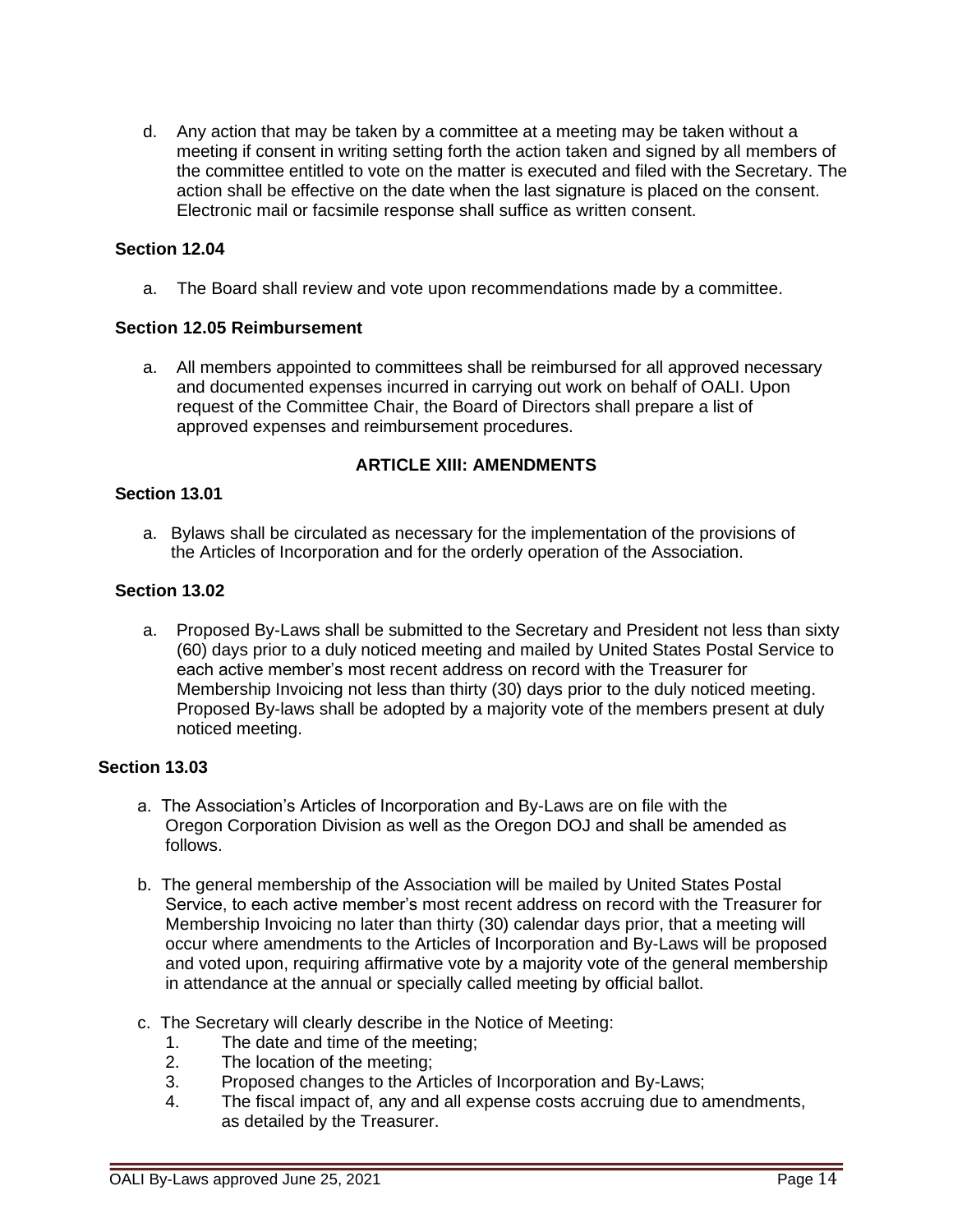d. The President will ensure the amendment process complies with requirements of the Oregon Corporation Division, and the results are recorded there with the appropriate fees.

# **ARTICLE XIV: DISSOLUTION**

#### **Section 14.01**

a. No Director of the Association, nor any private individual, shall be entitled to a share in the distribution of any of the Association assets upon dissolution of the corporation or the winding up of its affairs. Assets shall be distributed according to Internal Revenue Service regulations and/or order by the Court of Jurisdiction, and the laws of the State of Oregon for private-nonprofit organizations.

#### **ARTICLE XV: ETHICS**

#### **Section 15.01**

a. Obey all laws in the pursuit of their investigations.

#### **Section 15.02**

a. Abide by all provisions of ORS Chapter 703 and OAR Chapter 259 as they relate to licensed investigators.

#### **Section 15.03**

a. Shall never conduct themselves in a manner unbecoming a professional investigator publicly or privately.

#### **ARTICLE XVI: FINANCIAL MANAGEMENT**

#### **Section 16.01**

a. There shall be at least three signatories on all Association bank accounts, to include the President, Vice President and Treasurer.

#### **Section 16.02**

a. The President, Vice President and Treasurer may be issued credit or debit cards in the Association's name, the balance of which will be paid monthly by the Treasurer, unless otherwise approved the Board of Directors. Such cards will only be used for Association business.

#### **Section 16.03**

a. All operational expenses required for the conducting of business, not capital expenditures, shall be paid immediately upon receipt of statements of amounts due. This shall include, but is not limited to; taxes due, liability insurance, postal fees, Internet and computer services fees, fax and telephone fees, and other non-equipment fees designated by the Board following discussion of such expenditures at a Board meeting supported by motion, discussion and vote and recorded in the meeting minutes.